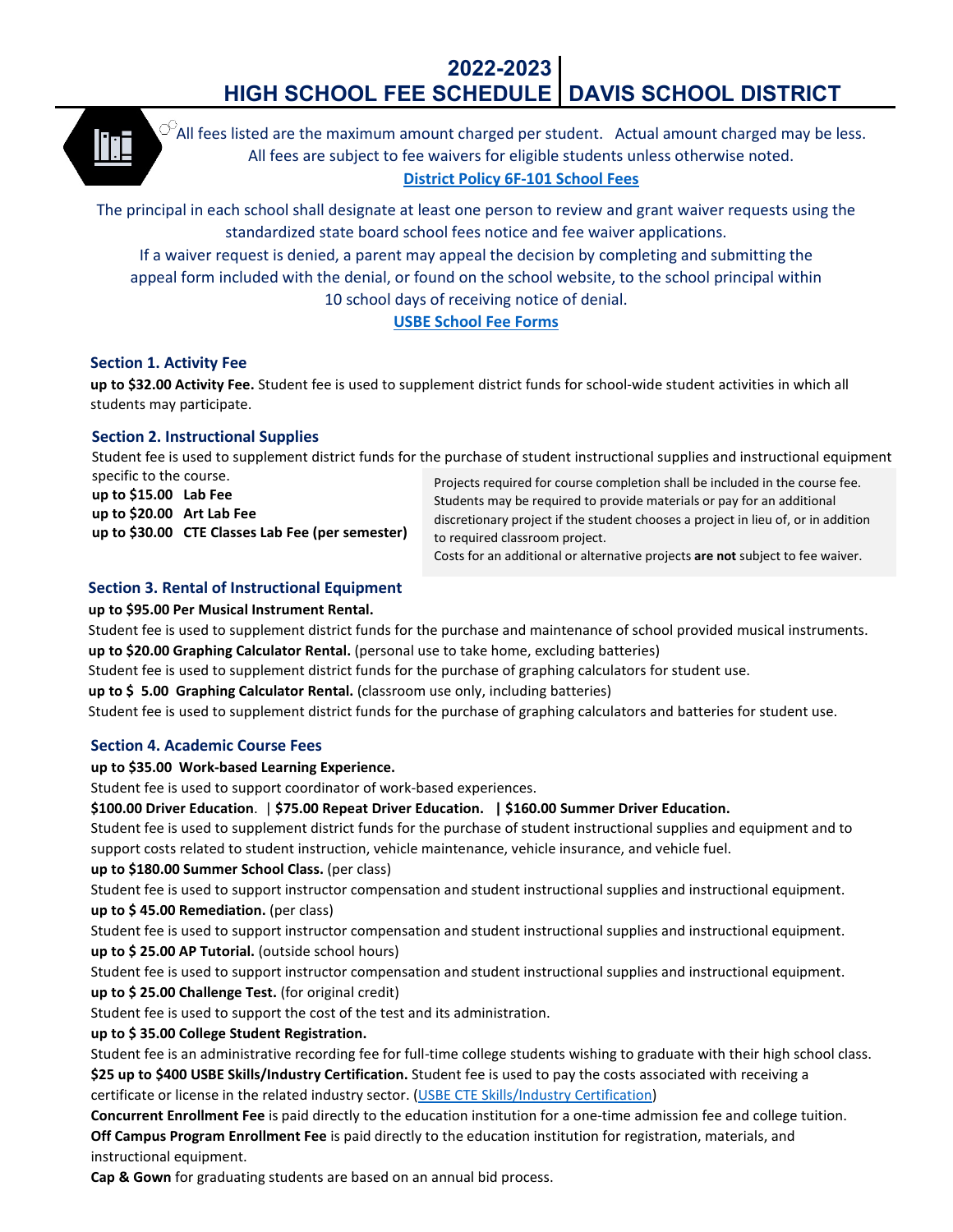

### **Section 5. Administrative Fees**

**up to \$10.00 Class Schedule Change.** (non-administrative – per request, request may involve more than one class) Student fee is used for out of contract hour stipends for personnel making changes, and for student related items and activities provided by school counseling department.

**up to \$10.00 Late Registration.** (charged beginning first contract or professional day of school year) Student fee is used for student related items and activities provided by school counseling department. **up to \$15.00 Citizenship Make-up Classes.**

Student fee is used to support instructor compensation.

**up to \$ 5.00 Citizenship Make-up/Community Service.**

Student fee is used to support the supervision of community service.

**up to \$ 5.00 Parking Decal.** (per semester)

Student fee is used to support the cost of policing the parking lot and printing the decal.

### **Section 6. Student Admissions**

Student fee is used to supplement district funds to support and provide the activity or program.

**up to \$ 3.00 Athletic Events.** When this policy conflicts with region or UHSAA policy, the region UHSAA policy supersedes.

**up to \$ 5.00 Plays and Musicals. up to \$25.00 Dances and Stomps.** Dance ticket prices are per couple.

#### **Section 7. Publications**

Student fee is used to support the development and purchase of a yearbook, planner, or directory. **up to \$50.00 Yearbook.** Without Literary Magazine. **up to \$52.50 Yearbook.** With Literary Magazine OR CD. **up to \$ 5.00 Yearbook Late Fee.** If purchased after Nov. 1. **up to \$ 3.00 School Planner/Policy Folder. up to \$ 3.00 Student Directory.** *These items are not subject to fee waivers unless required for a student to participate in an activity, class, or program.*

### **Section 8. Student Travel**

Travel cost per student **may not exceed \$1,400 per trip** for hotel, transportation, competition registration, food, excursions. All request for overnight travel must be approved and comply with all requirements outlined in the District Student Travel Policy. Extended travel exists when an instructional field trip or extracurricular travel involves one or more of the following: overnight travel; destination is more than 100 miles from the Farmington Administrative Office; missed school days(s); air travel; travel out of state; team camps. Extended travel includes travel occurring during the summer or when school is not in session.

### **Section 9. Activity Participation Fee**

#### **\$70.00 Athletic Participation Fee.**

Student fee is used to supplement district funds for student athletic coaches, officials, equipment, and facility maintenance. **\$70.00 Performing Arts Participation Fee.** 

Student fee is used to supplement district funds for guest teaching artist compensation, competition entry fees, judges, student instructional supplies, instructional equipment, and facility maintenance.

#### **\$50.00 Debate and Forensics Participation Fee.**

Student fee is used to supplement district funds for advisor compensation, judges, competition entry fees, student instructional supplies, and instructional equipment

#### **\$ 25.00 Career & Technical Student Organization Participation Fee.**

Student fee is used to supplement district funds for membership fees and student organization activities at the school.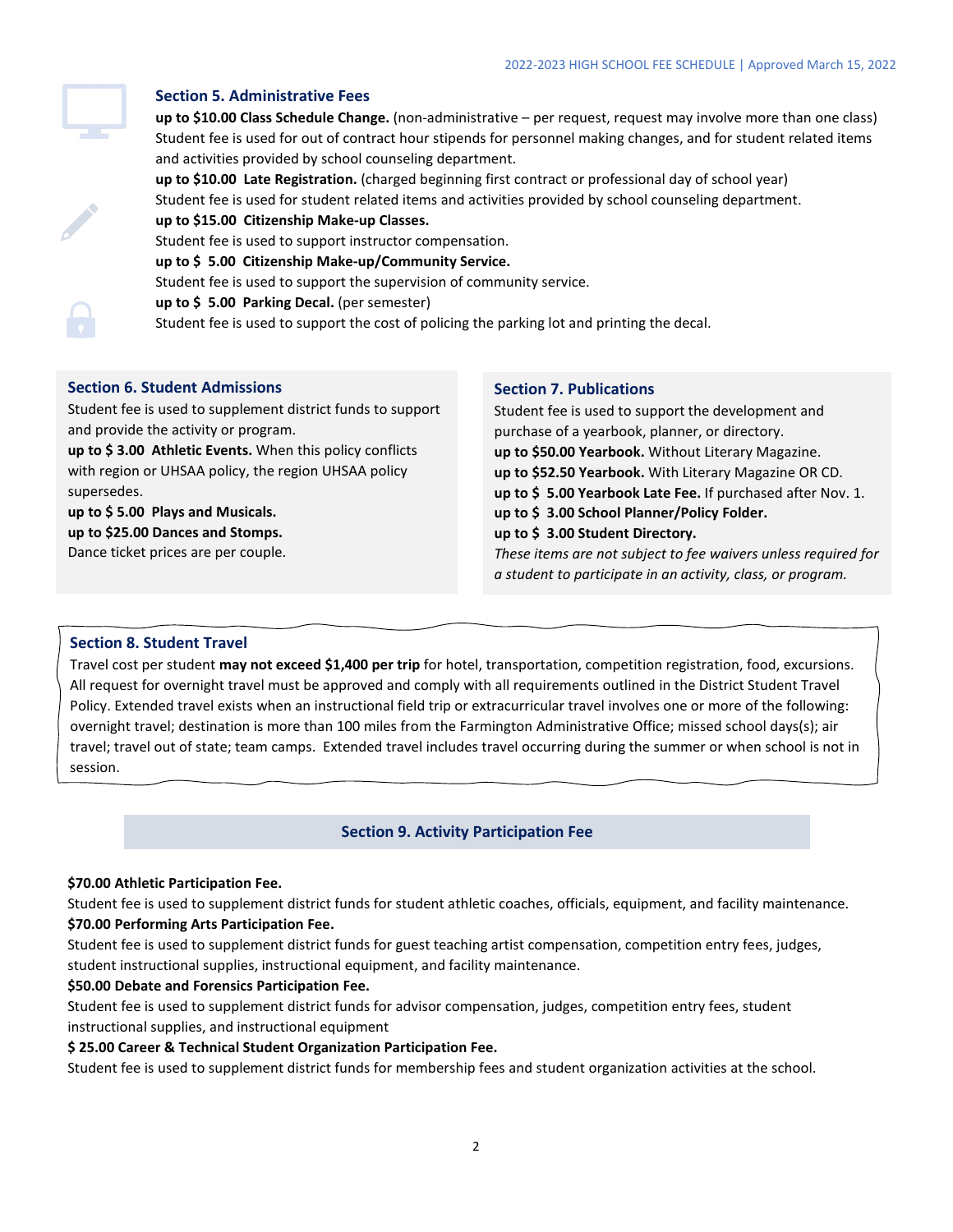## **Section 9. Activity Participation Fee** *( continued from page 2 )*

#### **up to \$ 20.00 Transportation Fee.** (per season)

Student fee is used to supplement district funds for student transportation costs for UHSAA sanctioned athletics, music, theatre, debate & forensics, drill team, and cheerleading.

#### **\$ 5.00 Random Drug Test Fee.**

Student fee is used to cover the cost associated with the student random drug testing program. **up to \$150.00 On-Campus Clinics.** (for activities not listed in section 10 of the fee schedule) Student fee is used to support costs directly related to providing the on-campus clinic. **up to \$250.00 Off-Campus Clinics.** (for activities not listed in section 10 of the fee schedule) Student fee is used to support costs directly related to participation in the off-campus clinic. **up to \$ 15.00 School Curricular Club.** 

Student fee is used to supplement district funds for club materials and activities.

#### **up to \$ 5.00 Elective Activity Transportation Fee.**

Student fee is used to supplement district funds for student transportation to field trips and activities. **up to \$200.00 Officer Sweater.** (*an officer sweater is not subject to fee waivers unless required*

*for a student's participation in an activity, class, or program.*)

#### **\$200.00 Davis County Youth Symphony.**

Student fee is used to support conductor compensation, clinics, student sheet music, and student activity related apparel.

#### **\$200.00 Davis School District All Star Jazz Band.**

Student fee is used to support conductor compensation, clinics, student sheet music, and student activity related apparel.

#### **Section 10.**

**Maximum Fee Amounts Per Student for Each Co-curricular or Extracurricular Activity** The amount of revenue raised by a student through an individual fundraiser shall be included as part of the maximum fee amount per student for the activity. All fees are subject to fee waivers for eligible students. This maximum amount includes parent generated items.

**Athletic Fee up to \$700 – Per Sport – Without extended travel.** This total includes \$70 athletic participation fee, \$20 transportation fee, \$5 random drug test fee. The head coach shall describe, in the team Activity Disclosure Statement, the amounts charged for off-campus clinic, on-campus clinic, coaching specialist compensation, and student activity related apparel, after the team has been selected and prior to collecting any student fees.

THIS TOTAL INCLUDES ALL FEES THAT MAY BE CHARGED (EXCLUDING EXTENDED TRAVEL) FOR – BASEBALL; CROSS COUNTRY; FOOTBALL; GOLF; SOCCER; TENNIS; VOLLEYBALL; SOFTBALL; WRESTLING; BASKETBALL; SWIMMING & DIVING; AND TRACK & FIELD.

**Cheerleading Fee up to \$1,000 – Without extended travel.** This total includes \$20 transportation fee, \$5 random drug test fee. The advisor shall describe, in the cheerleading Activity Disclosure Statement, the amounts charged for off-campus clinic, on-campus clinic, uniform, activity related apparel, competition fees, and instructor specialist compensation, after the team is selected and prior to collecting any student fees.

**Drill Team Fee up to \$1,000 – Without extended travel.** This total includes \$20 transportation fee, \$5 random drug test fee. The advisor shall describe in the drill team Activity Disclosure Statement, the amounts charged for offcampus clinic, on-campus clinic, student uniform, activity related apparel, competition fees, instructor specialist compensation, after the team is selected and prior to collecting any student fees.

*A student who has been elected to a drill team officer position may be charged up to \$200 for an officer sweater.*

Performing Arts Fee up to \$700 - Without extended travel. This total includes \$70 performing arts participation fee, \$20 transportation fee. The advisor shall describe, in the Activity Disclosure Statement, the amounts charged for off-campus clinic, on-campus clinic, performing group uniforms, costumes, music royalties, and student activity related apparel, after the group has been selected and prior to collecting any student fees.

THIS TOTAL INCLUDES ALL FEES THAT MAY BE CHARGED (EXCLUDING EXTENDED TRAVEL) FOR – THEATRE; MUSICAL PRODUCTIONS; DANCE; MARCHING BAND; COLOR GUARD; CHOIR; AND ORCHESTRA.





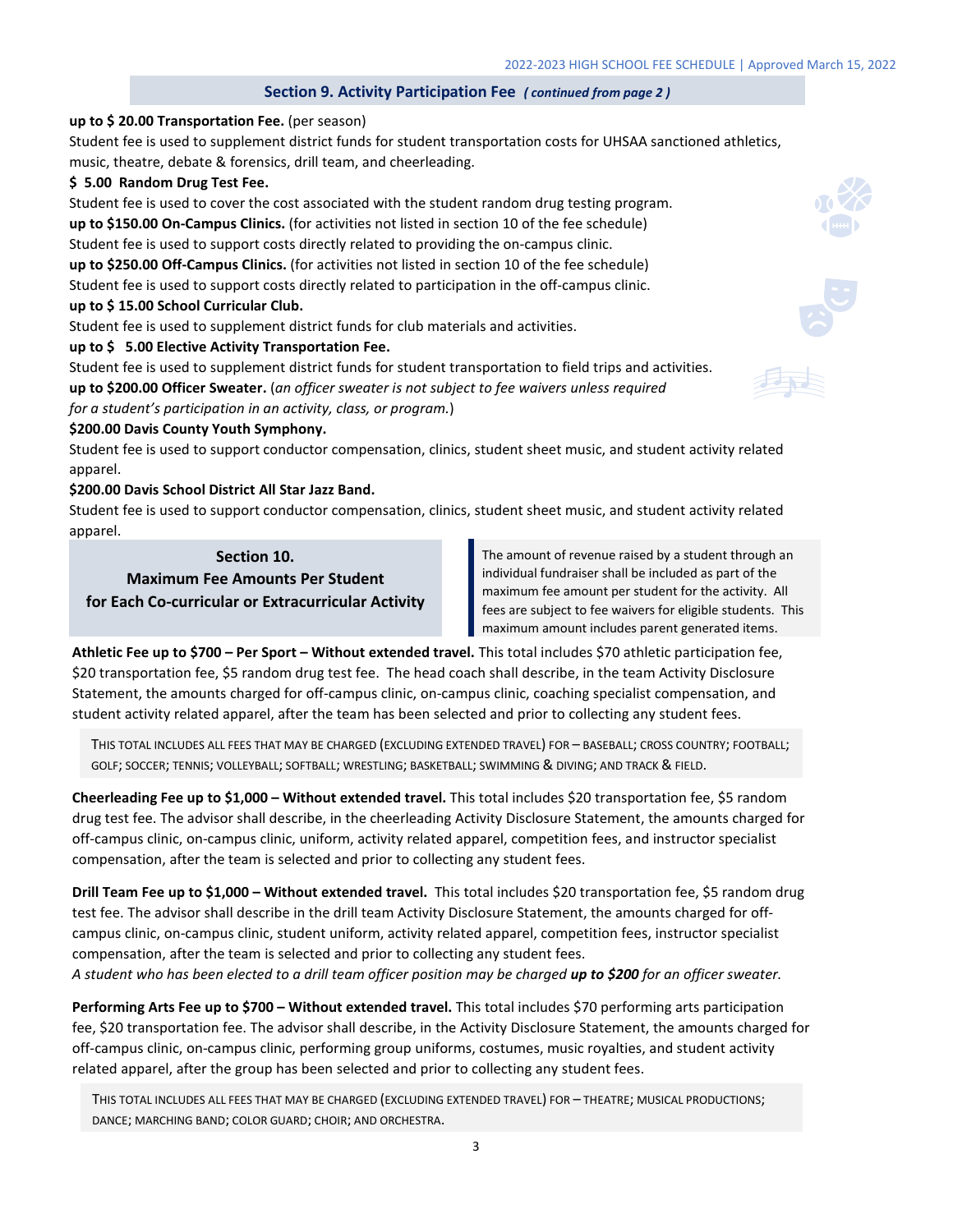### **Section 10. Maximum Fee Amounts Per Student for Each Co-curricular or Extracurricular Activity** (cont'd)

**Debate and Forensics Fee up to \$200 – Without extended travel.** This total includes \$50 debate and forensics participation fee, \$20 transportation fee, \$5 random drug testing fee. The advisor shall describe in the Activity Disclosure Statement the amounts charged for off-campus clinic, on-campus clinic, and student activity related apparel, after the team is selected and prior to collecting any student fees.

*A student who has been elected to a debate and forensics officer position may be charged up to \$200 for an officer sweater.*

**Career & Technical Student Organizations (CTSO) Fee up to \$300 – Per Organization – Without extended travel.** This total includes \$25 CTSO participation fee, \$20 transportation fee. The advisor shall describe in the Activity Disclosure Statement the amounts charged for competition fees, and student activity related apparel, after the group is selected and prior to collecting any student fees.

*A student who has been elected to a CTSO officer position may be charged up to \$200 for an officer sweater.*

THIS TOTAL INCLUDES ALL FEES THAT MAY BE CHARGED (EXCLUDING EXTENDED TRAVEL) FOR – DISTRIBUTIVE EDUCATION CLUBS OF AMERICA (DECA); FUTURE BUSINESS LEADERS OF AMERICA (FBLA); FUTURE FARMERS OF AMERICA (FFA); FAMILY, CAREER, AND COMMUNITY LEADERS OF AMERICA (FCCLA); HEALTH OCCUPATIONS STUDENT OF AMERICA (HOSA); SKILLS USA; TECHNOLOGY STUDENTS ASSOCIATION (TSA); EDUCATORS RISING.

**STEM Team Fee up to \$300 – without extended travel.** This total includes: student materials and instructional equipment, competition entry fees, advisor compensation, transportation, and student activity related apparel. Fees charged shall be further described in the advisor generated Activity Disclosure Statement, after the group is selected and prior to collecting any student fees.

THIS TOTAL INCLUDES ALL FEES THAT MAY BE CHARGED (EXCLUDING EXTENDED TRAVEL) FOR – SCIENCE OLYMPIAD AND ROBOTICS

### *EXTENDED TRAVEL*

*In addition, a participating student may be charged up to \$1,400 for extended travel related to a team/group, if a student elects to travel and the travel has been requested, approved, and complies with all requirements outline in the District Travel Policy*

# **Section 11. Charter, Online, Private, Home School Students**

### **Participating in an extracurricular activity or co-curricular activity**

Activity Fee…………………………………………………………………………\$32.00

*Plus any activity specific fees for each activity.*

*"Extracurricular"* means an activity, course, or program, outside of school hours, that is sponsored, recognized, or sanctioned by the District.

*"Co-curricular"* has been liberally construed to include any class (with or without an activity outside of school hours) offered by the District that is not offered by the charter, online, or private school a student.